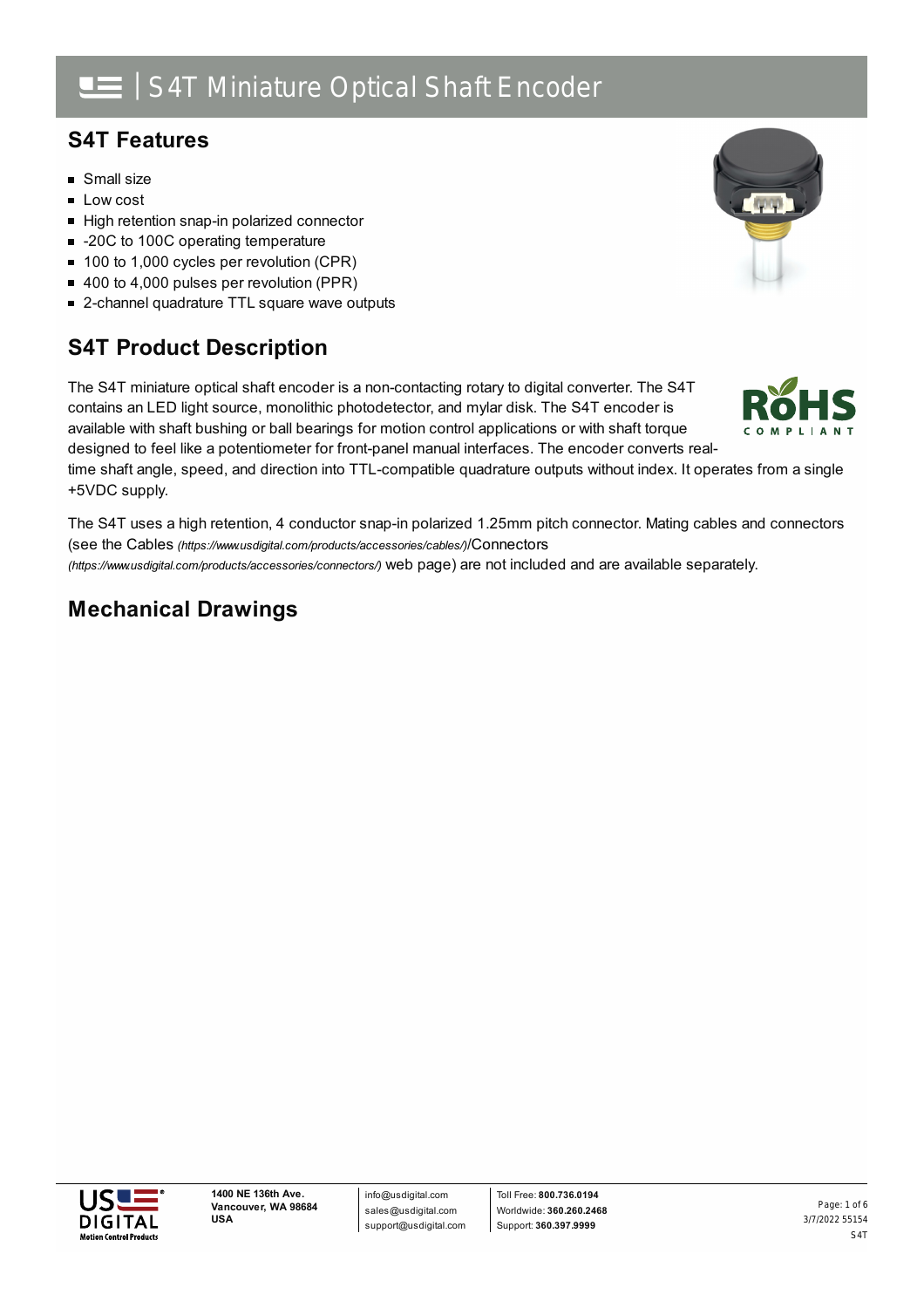

## **Specifications**

#### **ENVIRONMENTAL**

| <b>PARAMETER</b>                                                                                 | <b>VALUE</b>   | <b>UNITS</b> |
|--------------------------------------------------------------------------------------------------|----------------|--------------|
| Operating Temperature                                                                            | $-20$ to $100$ | С            |
| Electrostatic Discharge, IEC 61000-4-2<br>Single-ended (-S version)<br>Differential (-D version) | ± 12<br>±7     | kV           |
| Shock, 6 milliseconds, half-sine                                                                 | 75             | G            |
| Vibration (20Hz to 2kHz, sinusoidal)                                                             | 20             | G            |



info@usdigital.com sales@usdigital.com support@usdigital.com

Toll Free: **800.736.0194** Worldwide: **360.260.2468** Support: **360.397.9999**

3/7/2022 55154 S4T Page: 2 of 6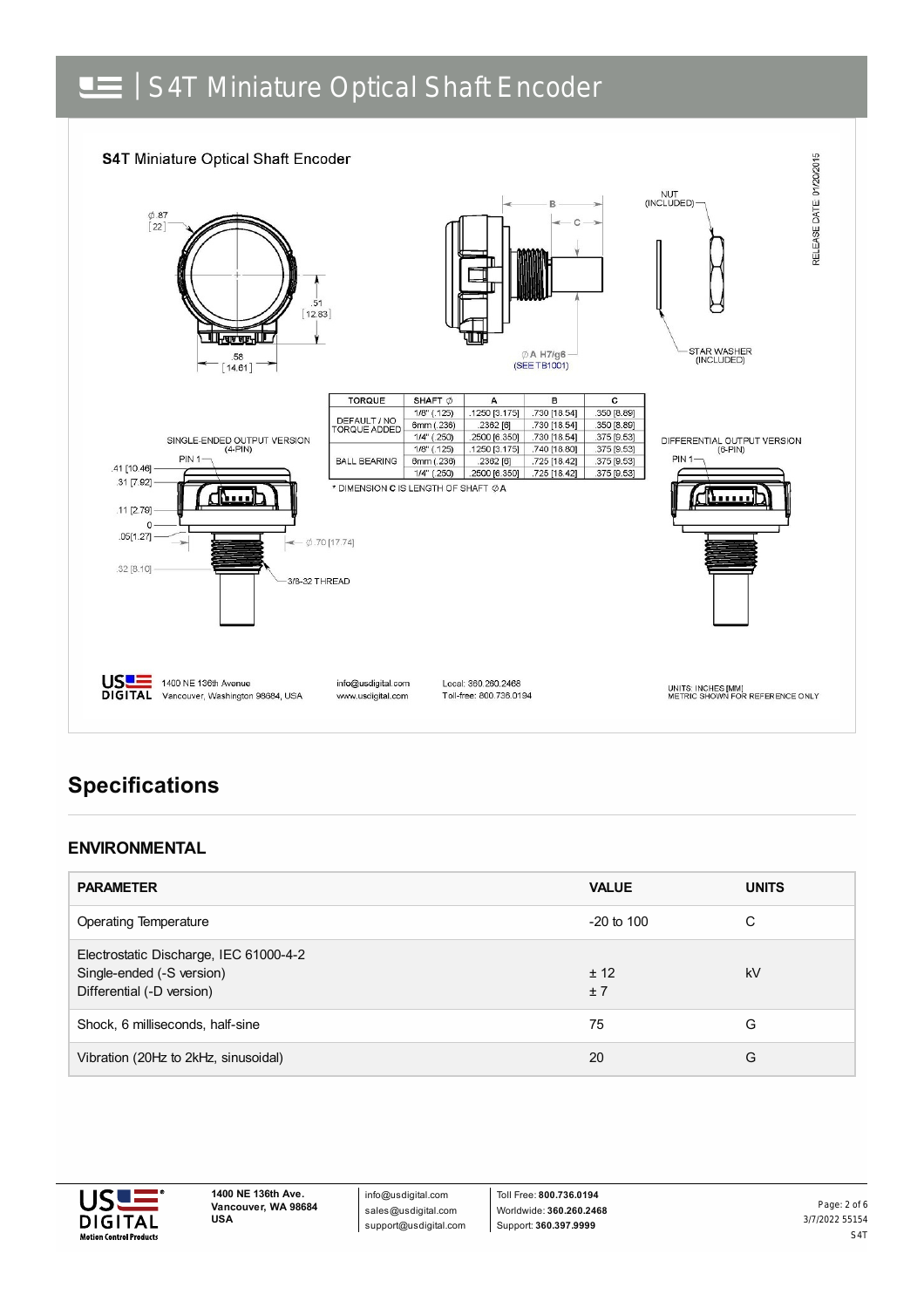#### **MECHANICAL**

| <b>SPECIFICATION</b>                                            | <b>SLEEVE</b><br><b>BUSHING</b>                                 | <b>BALL BEARING</b>                                                                                                                       |
|-----------------------------------------------------------------|-----------------------------------------------------------------|-------------------------------------------------------------------------------------------------------------------------------------------|
| Max. Acceleration                                               | 10000 $rad/sec2$                                                | 250000 rad/sec <sup>2</sup>                                                                                                               |
| Max. Shaft Speed (1)<br>(mechanical)                            | <b>100 RPM</b>                                                  | 15000 RPM                                                                                                                                 |
| Max. Shaft Torque                                               | $0.5 \pm 0.2$ in-oz<br>(D-option)<br>$0.3$ in-oz (N-<br>option) | $0.05$ in- $oz$                                                                                                                           |
| Max. Shaft Loading                                              | 2 lbs. dynamic<br>20 lbs. static                                | $1$ lb.                                                                                                                                   |
| <b>Bearing Life</b>                                             | >1000000<br>revolutions                                         | $L_{10} = (22/F_r)^{3*}$<br>Where $L_{10}$ = bearing life in millions of revs, and<br>$F_r$ = radial shaft loading in pounds              |
| Weight                                                          | $0.48$ oz.                                                      | $0.43$ oz.                                                                                                                                |
| Max. Shaft Runout                                               | 0.0015 in. T.I.R.                                               | 0.0015 in. T.I.R.                                                                                                                         |
| Max. Panel Nut<br><b>Tightening Torque</b>                      | 20 in-lbs                                                       | 20 in-lbs                                                                                                                                 |
| Technical Bulletin TB1001 - Shaft and Bore<br><b>Tolerances</b> |                                                                 | Download (https://www.usdigital.com/support/resources/reference/technical-docs/technical-<br>bulletins/shaft-and-bore-tolerances-tb1001/) |

\* only valid with negligible axial shaft loading.

(1) The maximum speed due to electrical considerations is dependent on the CPR. See the E4T *(https://www.usdigital.com/products/encoders/incremental/kit/e4t/)* product page.

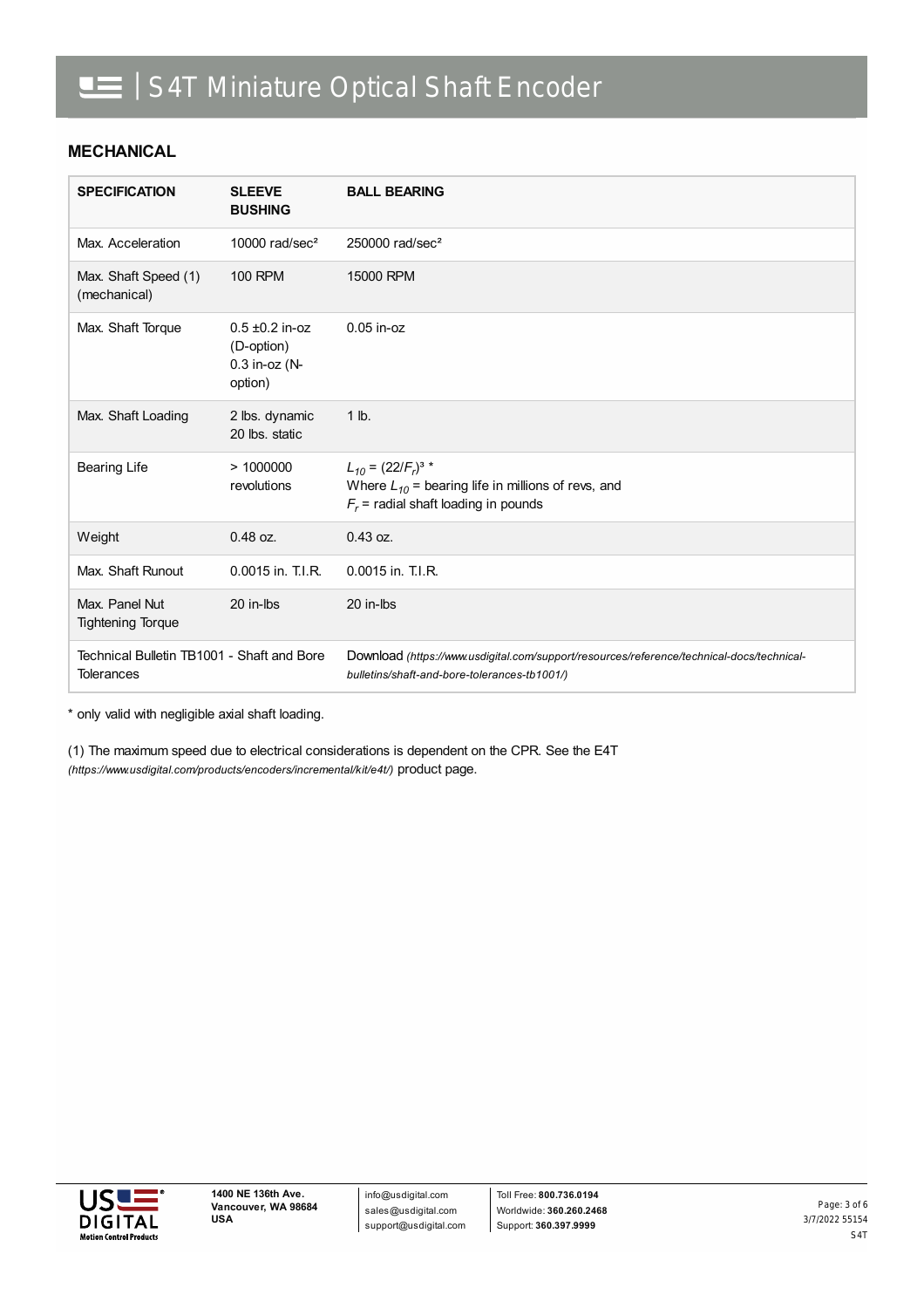#### **PHASE RELATIONSHIP**



| <b>PARAMETER</b>    | MIN. | TYP. | MAX. | <b>UNITS</b>       |
|---------------------|------|------|------|--------------------|
| Symmetry, S         | 105  | 180  | 255  | electrical degrees |
| Quadrature Delay, Q | 30   | 90   | 150  | electrical degrees |

(1) B leads A for clockwise rotation, A leads B for counterclockwise rotation viewed from the shaft side of the encoder.

#### **SINGLE-ENDED ELECTRICAL**

| <b>SPECIFICATIONS</b>   | MIN. | TYP.  | MAX. | <b>UNITS</b> | <b>NOTES</b>                |
|-------------------------|------|-------|------|--------------|-----------------------------|
| Supply Voltage          | 4.5  | 5.0   | 5.5  | V            |                             |
| Supply Current          |      | 25    | 30   | mA           | CPR $\leq$ 500, no load     |
|                         |      | 34    | 42   | mA           | $CPR > 500$ , no load       |
| Low-level Output        |      |       | 0.4  | $\vee$       | CPR ≤ 500, $I_{OL}$ = 8 mA  |
|                         |      |       |      |              | CPR > 500, $I_{OL} = 5$ mA  |
|                         |      | 0.035 |      | $\vee$       | no load                     |
| High-level Output       | 2.4  |       |      | $\vee$       | CPR ≤ 500, $I_{OH}$ = -8 mA |
|                         |      |       |      |              | CPR > 500, $I_{OH}$ = -5 mA |
|                         |      | 4.0   |      | V            | no load                     |
| <b>Output Rise Time</b> |      | 100   |      | ns           | no load                     |
| Output Fall Time        |      | 50    |      | ns           | no load                     |



info@usdigital.com sales@usdigital.com support@usdigital.com

Toll Free: **800.736.0194** Worldwide: **360.260.2468** Support: **360.397.9999**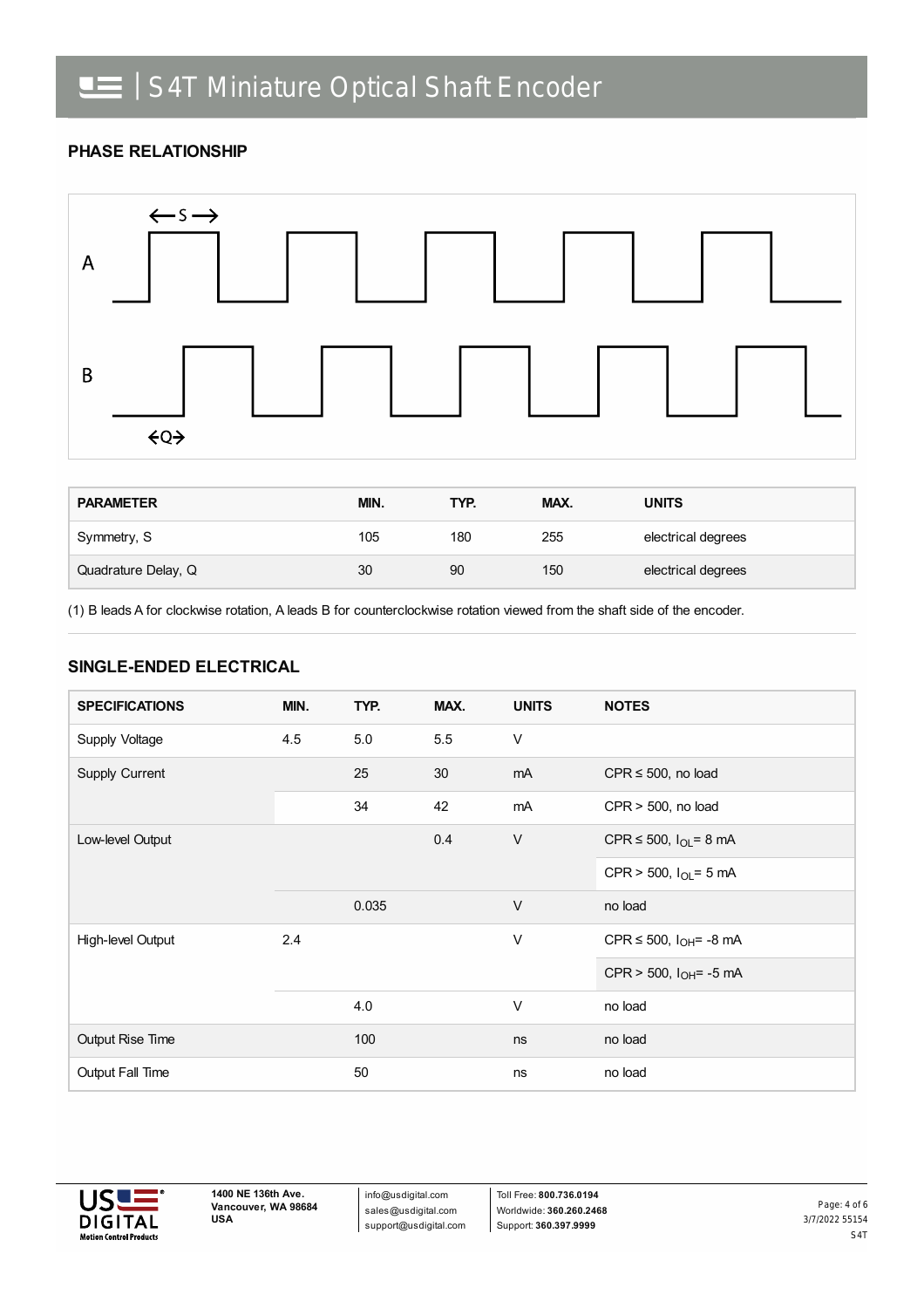#### **DIFFERENTIAL ELECTRICAL**

| <b>SPECIFICATIONS</b>              | MIN. | TYP. | MAX. | <b>UNITS</b> | <b>NOTES</b>                          |
|------------------------------------|------|------|------|--------------|---------------------------------------|
| Supply Voltage                     | 4.5  | 5.0  | 5.5  | $\vee$       |                                       |
| <b>Supply Current</b>              |      | 27   | 32   | mA           | CPR $\leq$ 500, no load               |
|                                    |      | 36   | 44   | mA           | $CPR > 500$ , no load                 |
| Single-Ended Output Voltage High   | 4.75 | 5.0  |      | V            | Min. $@$ 25mA load, Typ. $@$ no load  |
| Single-Ended Output Voltage Low    |      | 0.25 | 0.60 | V            | Typ. $@$ no load, Max. $@$ 4.5mA load |
| Differential Output Voltage        | 3.0  | 3.8  |      | V            | $RL = 100$ ohm                        |
| Differential Output Rise/Fall Time |      |      | 20   | ns           |                                       |

#### **PIN-OUT**

| 4-PIN SINGLE-ENDED (1) |     |                    | 6-PIN DIFFERENTIAL (2) |                    |  |
|------------------------|-----|--------------------|------------------------|--------------------|--|
|                        | Pin | <b>Description</b> | Pin                    | <b>Description</b> |  |
|                        |     | +5VDC power        |                        | Ground             |  |
| $\overline{2}$         |     | A channel          | $\overline{2}$         | A channel          |  |
| 3                      |     | Ground             | 3                      | A- channel         |  |
| 4                      |     | <b>B</b> channel   | 4                      | +5VDC power        |  |
|                        |     |                    | 5                      | <b>B</b> channel   |  |
|                        |     |                    | 6                      | B- channel         |  |

(1) 4-pin single-ended mating connector is CON-MIC4 *[\(https://www.usdigital.com/products/accessories/connectors/con-mic4/\)](https://www.usdigital.com/products/accessories/connectors/con-mic4/)*

(2) 6-pin differential mating connector is CON-MIC6 *[\(https://www.usdigital.com/products/accessories/connectors/con-mic6/\)](https://www.usdigital.com/products/accessories/connectors/con-mic6/)*



info@usdigital.com sales@usdigital.com support@usdigital.com

Toll Free: **800.736.0194** Worldwide: **360.260.2468** Support: **360.397.9999**

3/7/2022 55154 S4T Page: 5 of 6